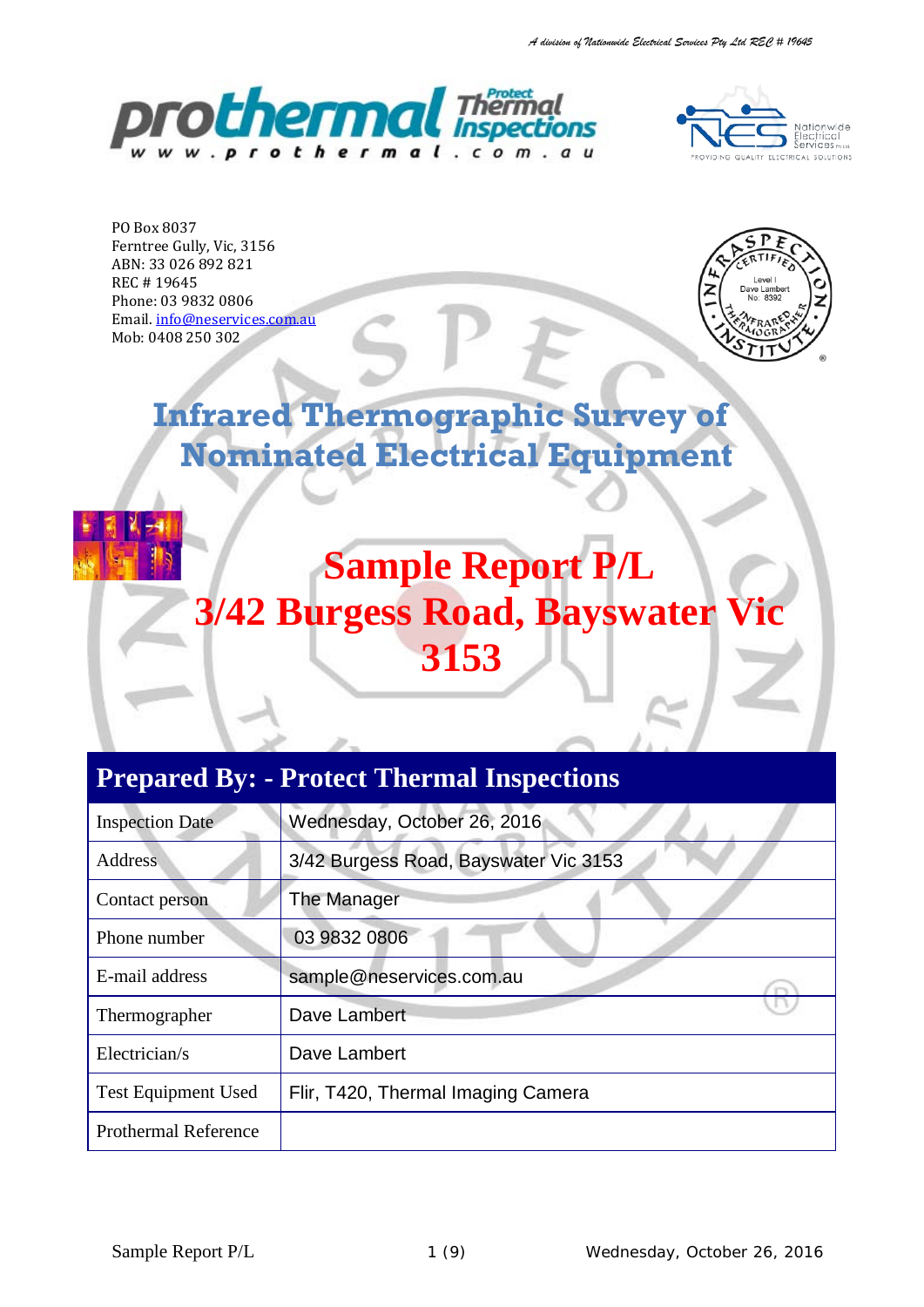## **About our Thermal Imaging Service**

Thermal Image scanning is a preventative maintenance process which assists in the reduction of emergency maintenance costs, providing asset protection and life preservation on electrical and mechanical equipment, it is an excellent condition monitoring tool used to carry out Non Destructive Testing. While the equipment is online and running under normal load, you are able to monitor temperatures and thermal patterns allowing for early detection of faults indicated by a rise in temperature.

Infrared thermal imaging can be used on a wide variety of electrical and mechanical equipment unlike most other test methods. Faults detected at an early stage can be investigated or repaired as part of your routine maintenance program or as a planned shutdown, thus reducing the risk of unnecessary and costly breakdowns.

*Infrared thermal inspections can differ for all types of industry and are usually recommended every 12 months, although more frequent inspections may be required depending on environmental conditions.*

# **Benefits of your Thermal Inspection Service**

- $\cdot \cdot$  Preventing unexpected downtime repairing equipment that can be avoided.
- \* Reducing the loss of revenue if machinery or electrical equipment fails.
- \* Reduce risk of personal harm to you, your staff and your customers.
- \* Reduction in expensive repair costs of faulted and connected equipment.

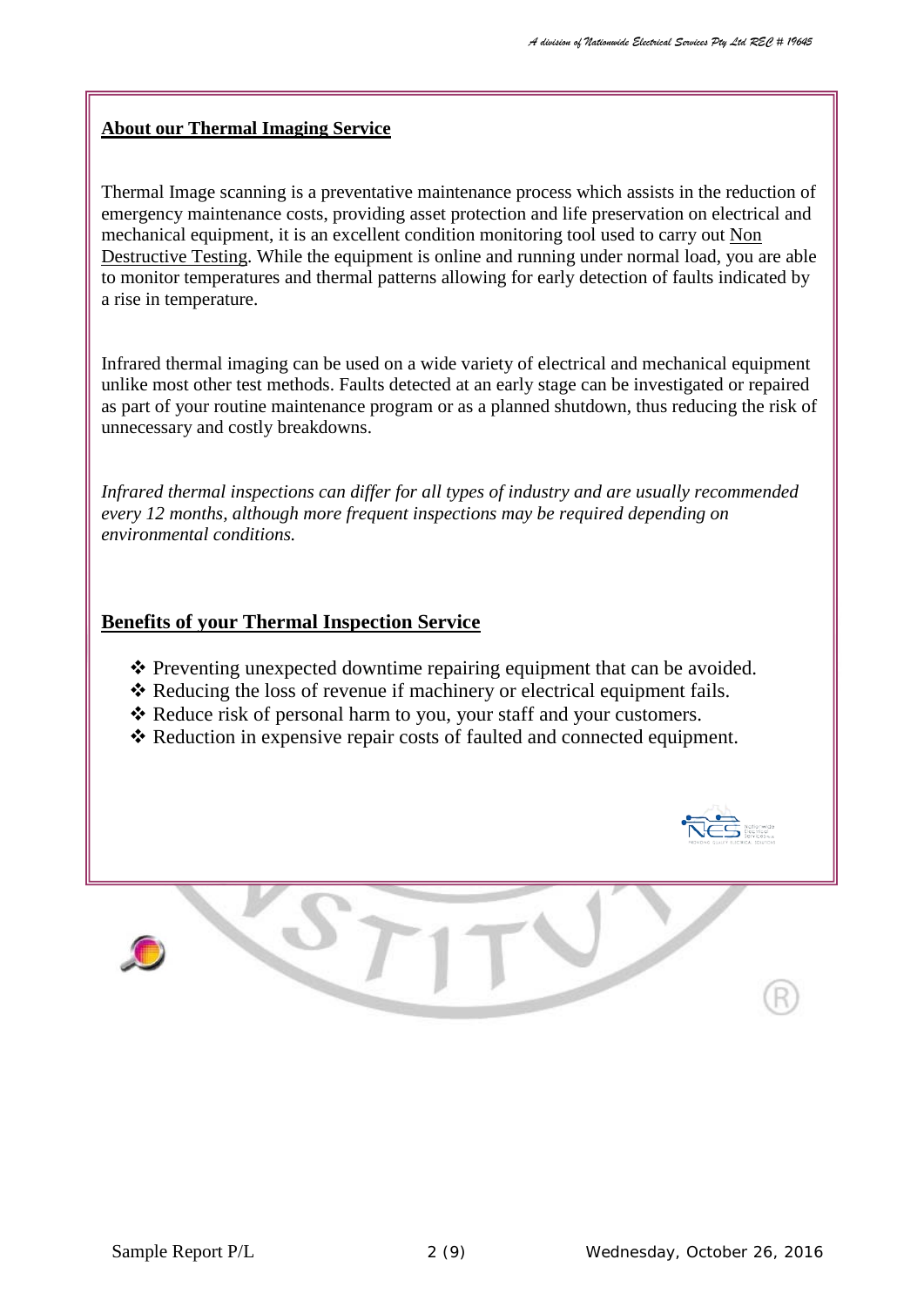## **Report Guidelines**

This report has been prepared in accordance within the Guidelines for *Infraspection Institute Standard for Infrared Inspection of Electrical Systems and Rotating Equipment***,** 2011 Edition, Copyright 2011, Infraspection Institute. The subsequent delta T *(temperature difference)*  criteria applied to evaluate the temperature severity of an exception is the – *Experienced Based* criteria for Electrical and/or Mechanical Equipment. *Experienced Based* criteria are to be used as a guideline only. For high absolute temperature measurements, also for critical equipment the priority may be altered.

All Thermographs are taken using emissivity of 1.0 unless otherwise noted. This report is designed to caution against temperature anomalies and/or exceptions that may indicate the possible deterioration or failure of a component or system.

It is not a guarantee against failure. It is not quantitative measure of deterioration or malfunction. This report serves only as an indication of an exception which may or may not lead to deterioration or failure.

It is the responsibility of the contracted end user to resolve the diagnosis and determine any corrective measures-if required.

PTI - will not be responsible for determining fault diagnosis or rectification procedures. It is recommended that all faults be investigated by qualified personnel of the end user. In no event shall PTI be liable to anyone for special, collateral, incidental or consequential damages in conjunction with or arising from the use of this survey Should you have any queries regarding this report or require additional copies of this report please feel free to call Dave on 0408 250 302.

Alternatively you can email us. info@neservices.com.au

# **Overview of Fault Rating:**

- 
- 
- 
- 
- 
- 

**0**: None No Fault Identified No action required

: Rectified Loose Connections Tightened at time of Inspection : Non Thermal Fault Identified Advise to repair when available<br>**3**: Low Temp rise 5-10 °C To be monitored – Observe at n : Low Temp rise 5-10 °C To be monitored – Observe at next inspection : Medium grade Temp rise 10-35 °C Repair at scheduled shut down : Severe Temp rise > 35 °C Repair immediately - Arrange Electrician

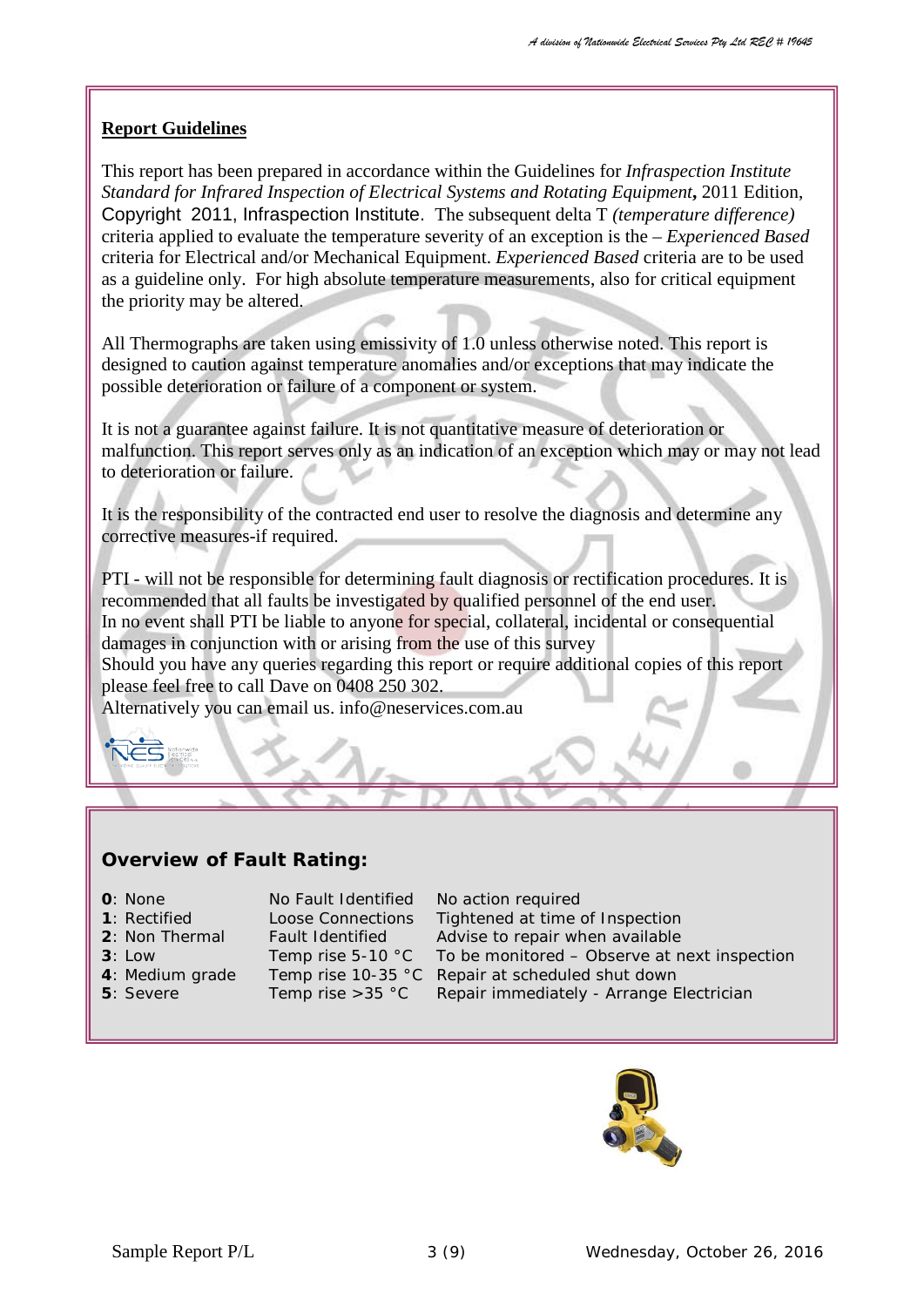

# **Electrical Equipment Inspection List**

# **Sample Report P/L**

| <b>Switchboard Identification</b>       | <b>Fault Rating If</b><br><b>Applicable</b>   | <b>Location</b>           |
|-----------------------------------------|-----------------------------------------------|---------------------------|
| Main Switchboard Tiers 1,2,3,4,5<br>& 6 |                                               | Main Switchroom, Basement |
| <b>Distribution Board</b>               |                                               | 1st Floor                 |
| Distribution Board, L1A                 | <b>Medium, Page 5</b>                         | 1st Floor                 |
| Distribution Board, L1B                 |                                               | 1st Floor                 |
| Tenancy Boards 202 - 205                |                                               | 2nd Floor                 |
| Public Area Switchboard                 |                                               | 2nd Floor                 |
| Mains Isolator Board                    |                                               | 2nd Floor                 |
| Public Area Switchboard                 |                                               | 3rd Floor                 |
| <b>Mains Isolator Board</b>             | <b>Rectified, Page 6</b>                      | 3rd Floor                 |
| Main Board                              |                                               | 3rd Floor                 |
| Panel B Dist. Board                     |                                               | 3rd Floor                 |
| Tenancy Boards 301 - 308                |                                               | 3rd Floor                 |
| <b>Public Area Switchboard</b>          | <b>Non Thermal,</b><br>Page 7                 | 4th Floor                 |
| Tenancy Boards 401 - 407                |                                               | 4th Floor                 |
| Public Area Switchboard                 |                                               | 5th Floor                 |
| <b>Tenancy Isolator Board</b>           |                                               | 5th Floor                 |
| Public Area Switchboard                 |                                               | 6th Floor                 |
| Meter Panel DB1                         |                                               | 6th Floor                 |
| <b>Take off Box Fuses</b>               | <b>High, Page 8</b>                           | 7th Floor                 |
| Tenancy Boards 601 - 605                |                                               | 7th Floor                 |
| <b>Public Area Switchboard</b>          | <b>Medium / Non</b><br><b>Thermal, Page 9</b> | 8th Floor                 |
|                                         |                                               |                           |

All inspected sections have no corrective action required unless otherwise noted above. **Rating and Page No's are noted in Red.**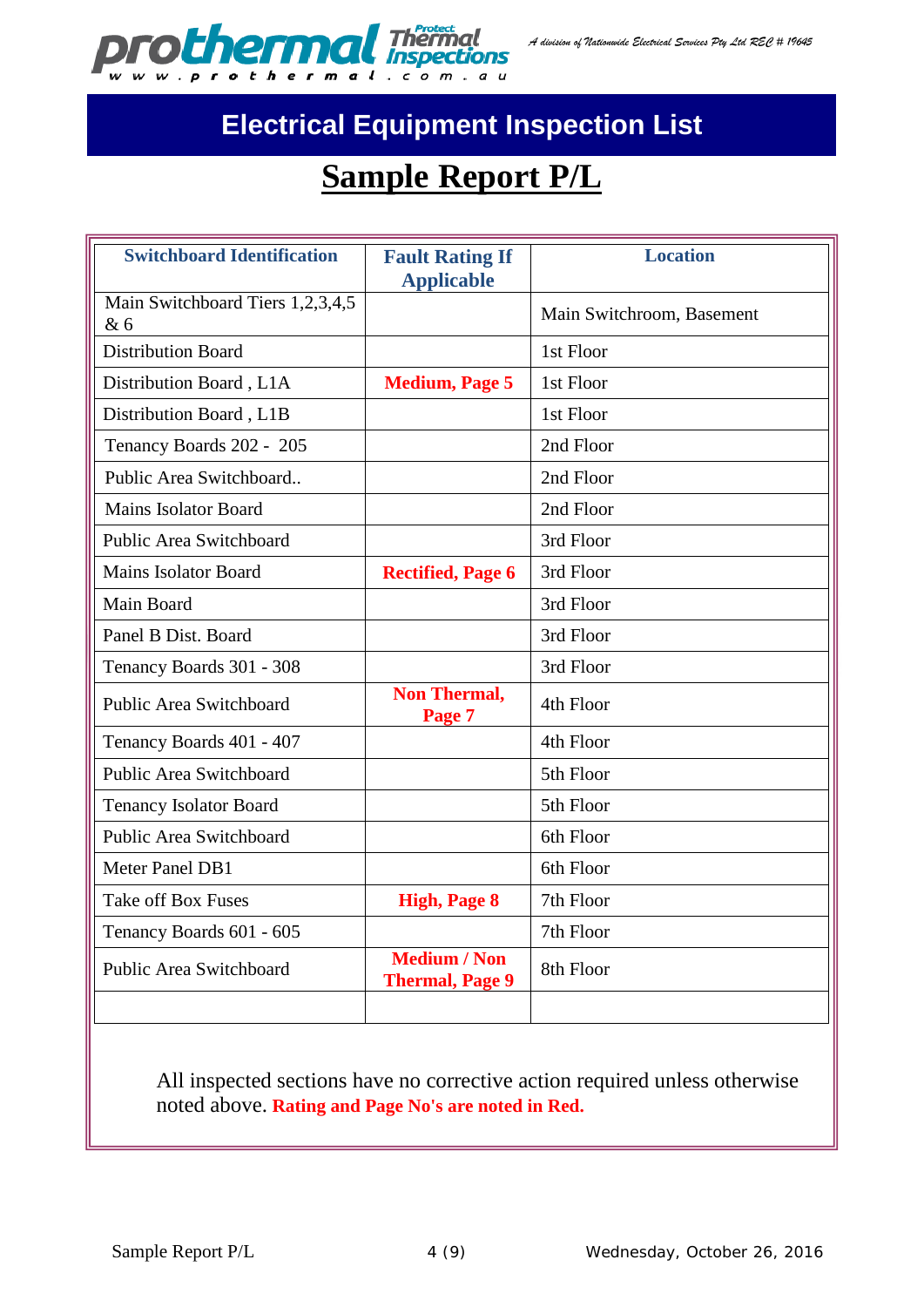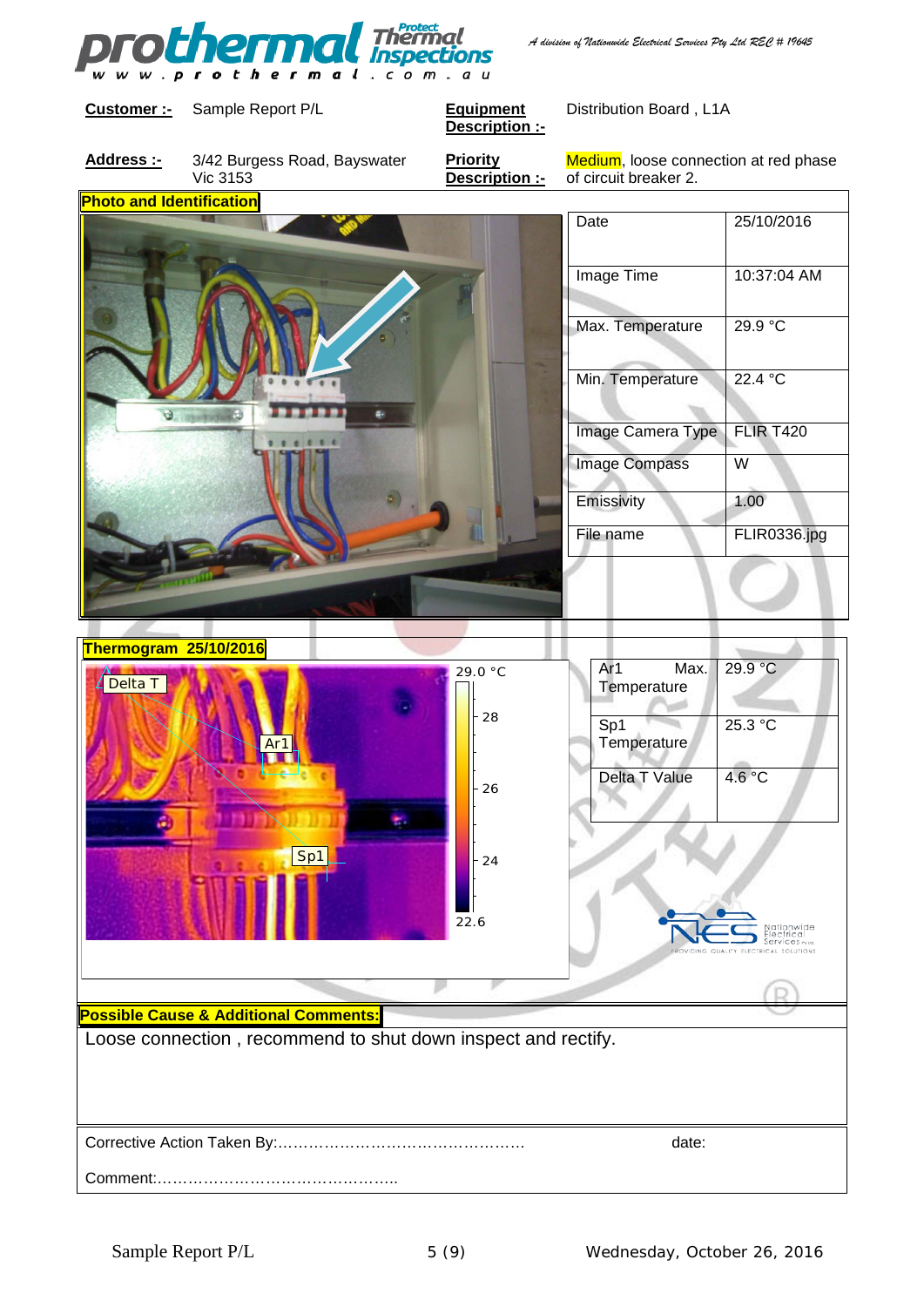

*A division of Nationwide Electrical Services Pty Ltd REC # 19645*

**Customer :-** Sample Report P/L **Equipment** 

**Description :-**

3rd Floor, Main Isolator Panel

**Address :-** 3/42 Burgess Road, Bayswater Vic 3153

**Priority Description :-** Rectified, Loose connection was tightened at time of inspection.

**Photo and Identification** Date 25/10/2016 Image Time 11:55:52 AM  $\epsilon$ Max. Temperature | 34.2 °C Min. Temperature 22.5 °C Image Camera Type | FLIR T420 Image Compass | N Emissivity 1.00 File name FLIR0348.jpg



## **Possible Cause & Additional Comments:**

No thermalabnormalities detected attime of inspection, componentsappeartobewithin normaloperatingtemperature limits.Tightness of connectionswere inspected and or checked at time of survey. Photos are for reference only.

| date: |
|-------|
|       |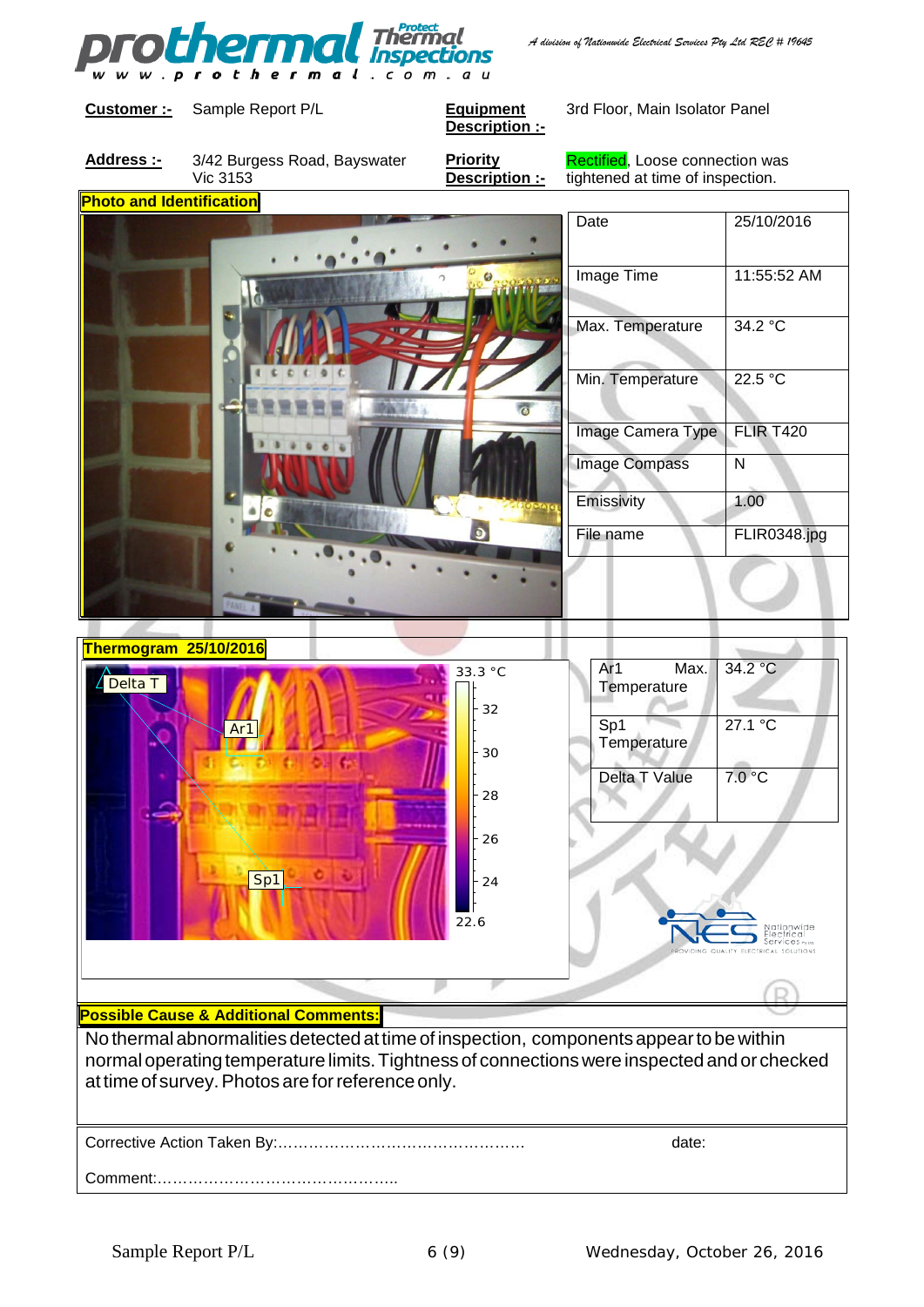

#### **Customer :-** Sample Report P/L **Equipment**

**Description :-**

4th Level, Public Area Switchboard

**Address :-** 3/42 Burgess Road, Bayswater Vic 3153

**Priority Description :-** Non Thermal, board requires fire stop sealant around cables

**Photo and Identification** Date 25/10/2016 Image Time 11:12:01 AM Max. Temperature 30.7 °C Min. Temperature 23.9 °C Image Camera Type | FLIR T420 Image Compass | W Emissivity 1.00 File name FLIR0343.jpg



### **Possible Cause & Additional Comments:**

No thermalabnormalities detected attime of inspection, componentsappeartobewithin normaloperatingtemperature limits.Tightness of connectionswere inspected and or checked at time of survey. Photos are for reference only.

| date: |
|-------|
|       |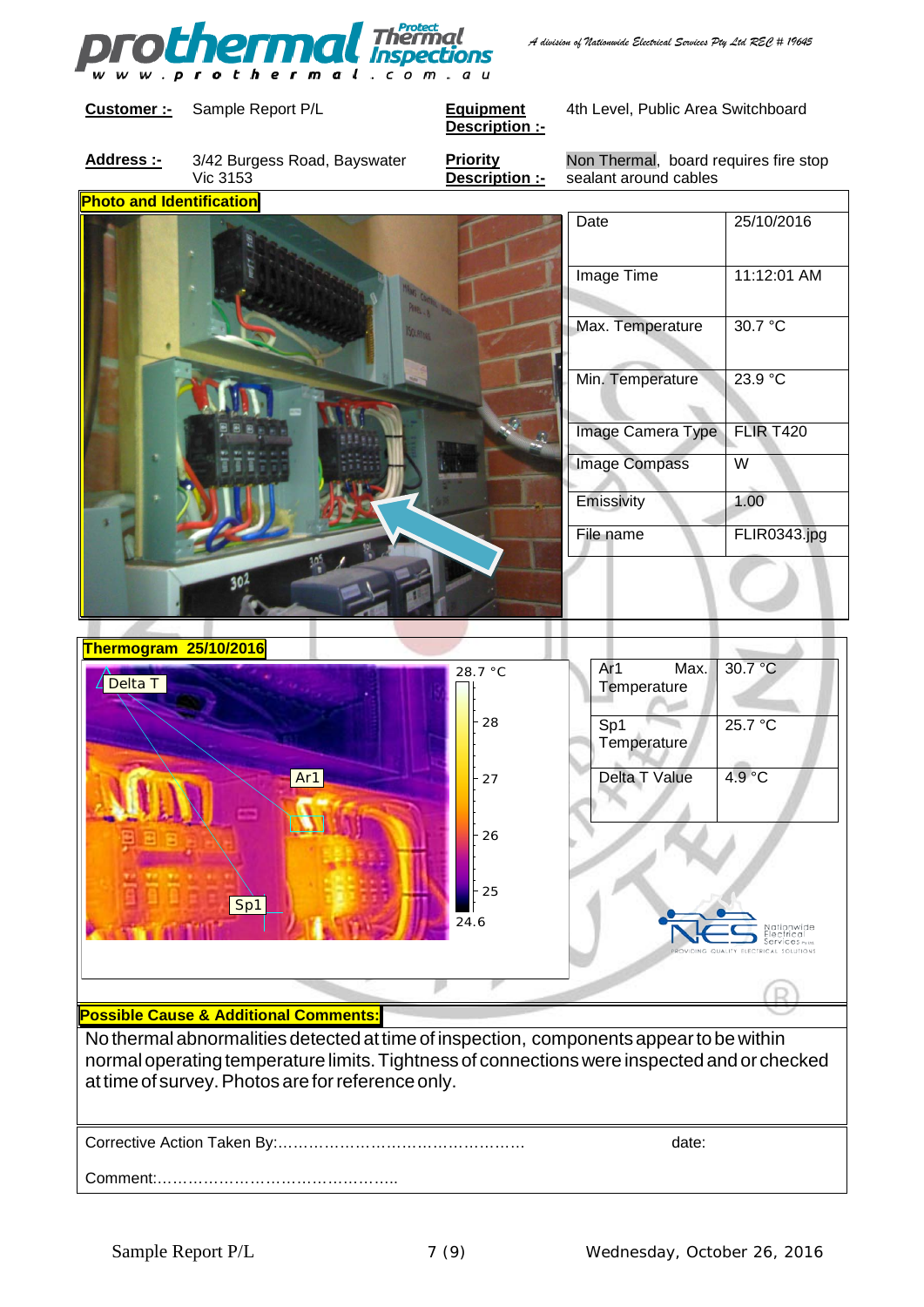

*A division of Nationwide Electrical Services Pty Ltd REC # 19645*

**Photo and Identification**

#### **Customer :-** Sample Report P/L **Equipment**

**Description :-**

Level 7, Take off box fuses.

**Address :-** 3/42 Burgess Road, Bayswater Vic 3153

**Priority Description :-** High, Contact electrician and rectify

|                           | 25/10/2016       |
|---------------------------|------------------|
| Image Time                | 12:50:27 PM      |
| Max. Temperature          | 56.9 °C          |
| Min. Temperature          | 26.0 °C          |
| Image Camera Type         | <b>FLIR T420</b> |
| <b>Image Compass</b><br>W |                  |
|                           | 1.00             |
|                           | FLIR0357.jpg     |
|                           |                  |
|                           |                  |



Comment:………………………………………..